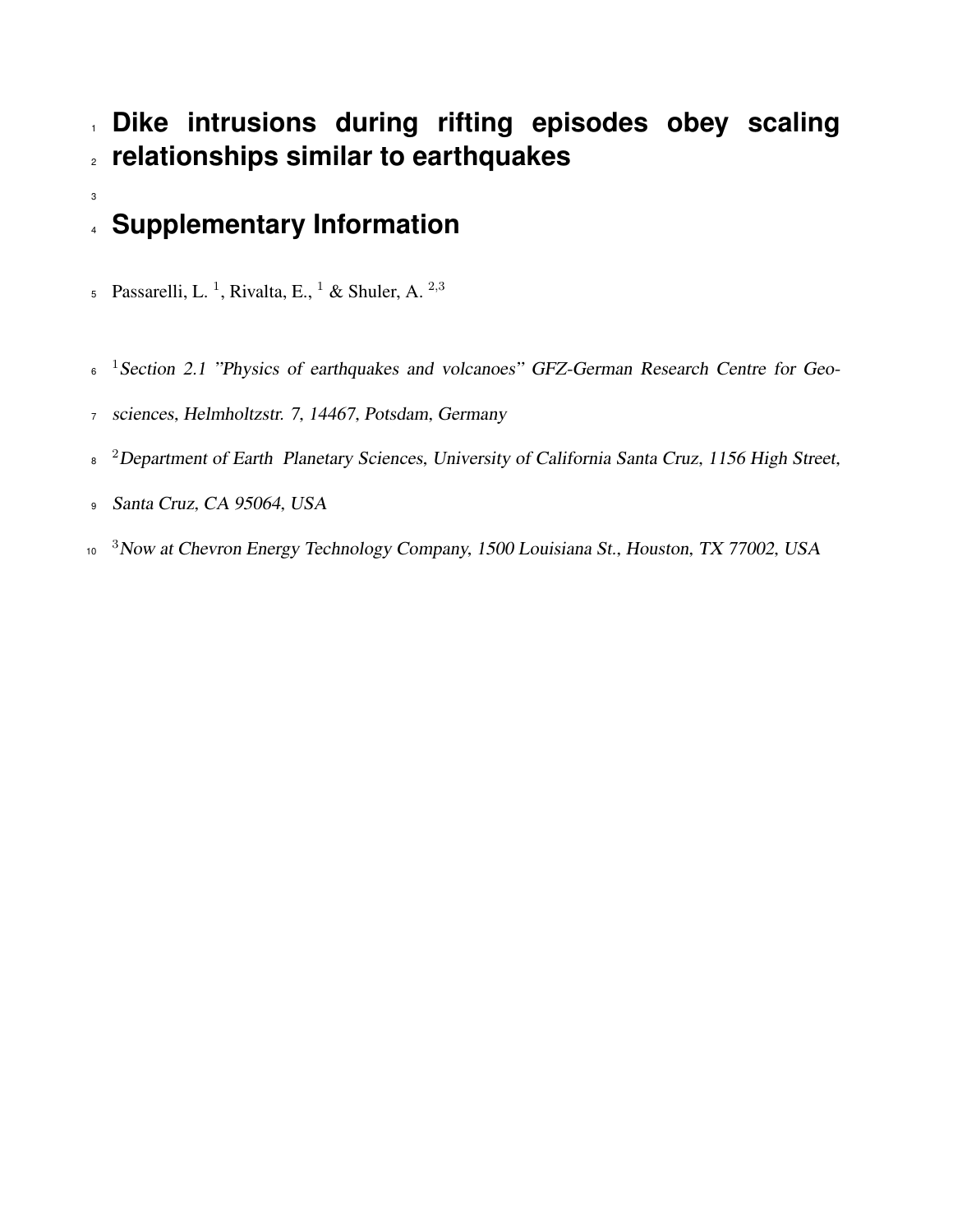#### Data

 The volume and length datasets for the 1975-1984 Krafla rifting episode are based on published records of individual ground deformation events. In Supplementary Table 1, we report volumes of <sup>14</sup> subsidence of the Krafla caldera from Tryggvason  $(1984)^1$  and Arnadottir *et al.*  $(1998)^2$ . To obtain the volumes of dike intrusions associated with these deflation events, we multiply the subsidence <sup>16</sup> volumes by two. The length dataset is based on digitization of Figure 2 in Buck *et al.*  $(2006)^3$ . We note that this figure includes one dike intrusion that is not discussed in the detailed chronology of the rifting episode . Correcting for this discrepancy (P. Einarsson personal communication, 2012), we exclude the extra intrusion and use the onset times of dike intrusions reported by Tryggvason  $_{20}$   $(1984)^{\frac{1}{1}}$ .

<sup>21</sup> Estimates of the dimensions of dike intrusions associated with the 2005-2010 Manda-Hararo <sub>22</sub> rifting episode are available from multiple sources. In Supplementary Table 2, we report the MHA dataset, which contains estimates of volume and length, and the MHB dataset, which contains estimates of volume, length and dislocated area. Volumes for the MHA dataset are from Ebinger *et al.*  $(2010)^4$  and I. Hamling (personal communication, 2011), and the lengths are digitized from 26 Figure 2a in Wright *et al.* (2012)<sup>5</sup>. The MHB dataset is based on Table 1 and Figure 3 of Grandin *et al.*  $(2010)^6$ . For the first dike intrusion, we use the sum of values given for the d0a and d0b dike segments since the northernmost part of the dike intrusion was likely sourced from magma reservoirs that were not active during the remainder of the rifting episode  $6$ .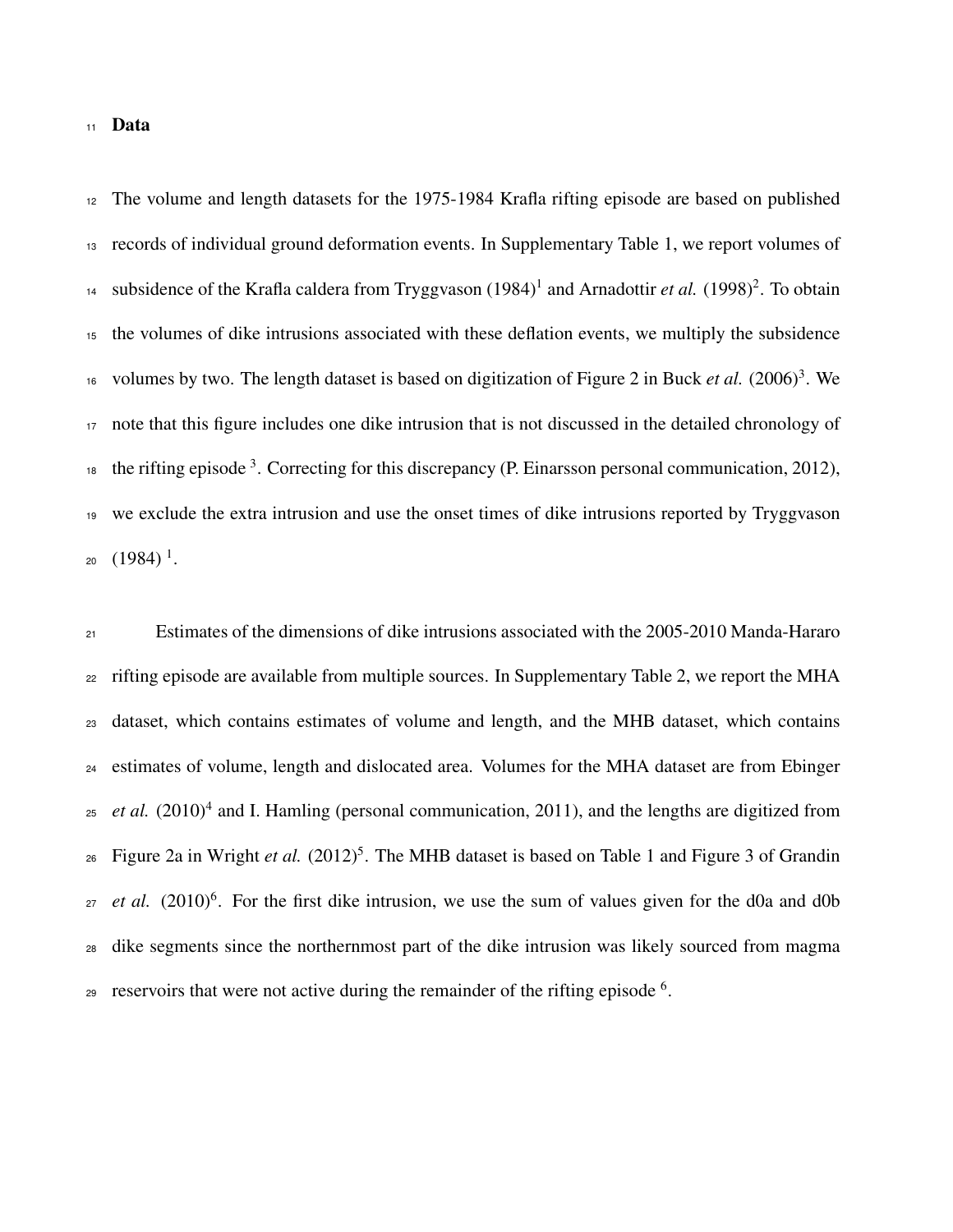|    |  | $_{90}$ 1. Tryggvason, E. Widening of the Krafla fissure swarm during the 1975–1981 volcano-tectonic |  |  |  |
|----|--|------------------------------------------------------------------------------------------------------|--|--|--|
| 32 |  | episode. <i>Bulletin Volcanologique</i> 47, 47–69 (1984).                                            |  |  |  |

 2. Arnadottir, T., Sigmundsson, F. & Delaney, P. T. Sources of crustal deformation associated with the Krafla, Iceland, eruption of September 1984. *Geophys. Res. Lett* 25, 1043–1046 (1998).

- 3. Buck, W., Einarsson, P. & Brandsdottir, B. Tectonics stress and magma chamber size as controls ´ on dike propagation: constraints from the 1975-1984 Krafla rifting episode. *J. Geophys. Res.* 37 111, B12404 (2006).
- 4. Ebinger, C. *et al.* Length and timescales of rift faulting and magma intrusion: the Afar rifting cycle from 2005 to present. *Annu. Rev. Earth Planet. Sci.* 38, 439–466 (2010).
- 5. Wright, T.J. *et al.* Geophysical constraints on the dynamics of spreading centres from rifting episodes on land. *Nature Geosci.* 5, 242–250 (2012).

 6. Grandin, R. *et al.* Sequence of rifting in Afar, Manda-Hararo rift, Ethiopia, 2005–2009: Time- space evolution and interactions between dikes from interferometric synthetic aperture radar and static stress change modeling. *J. Geophys. Res.* 115, B10413 (2010).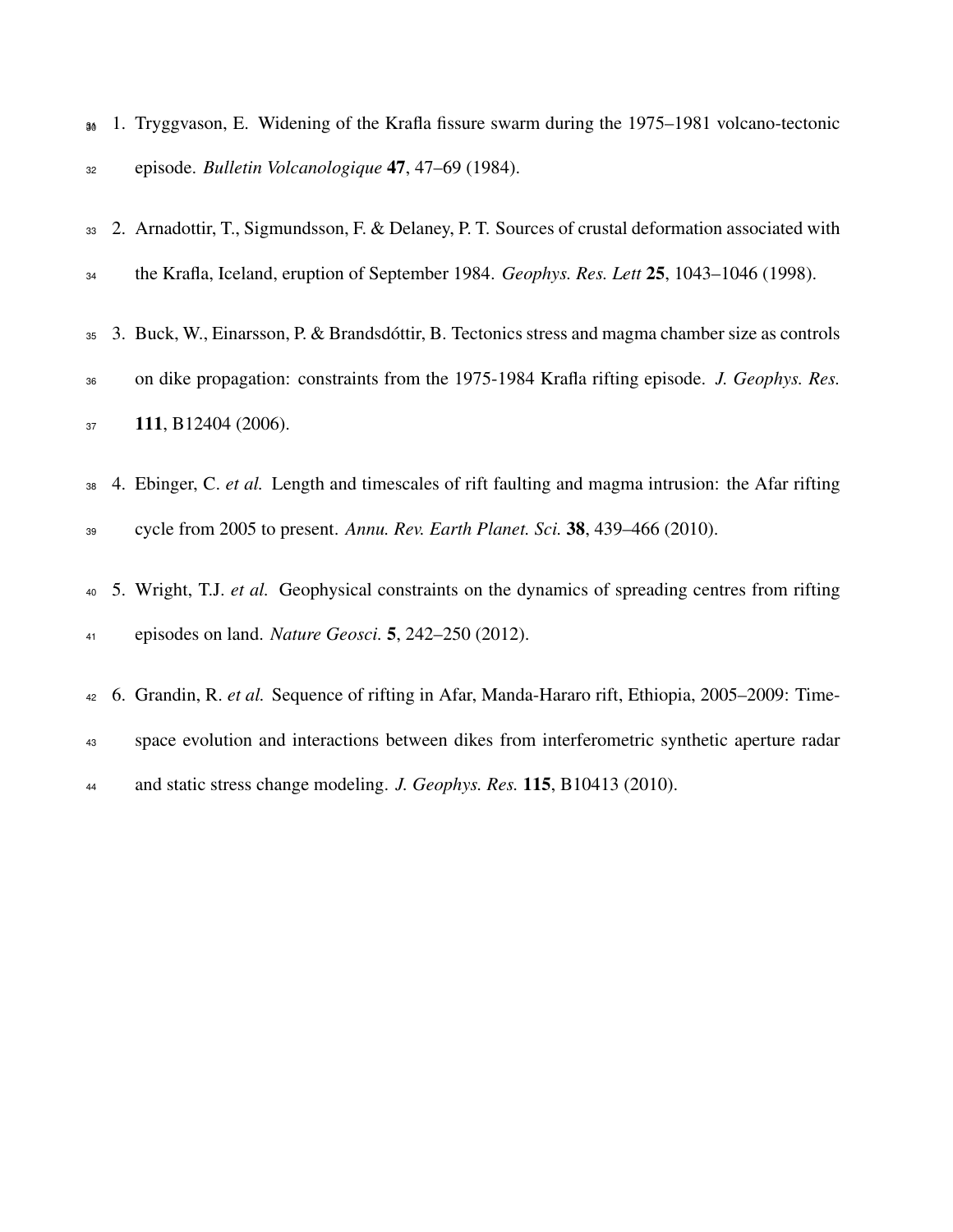### Supplementary Table 1. Krafla data

| <sup>1</sup> multiplied by two in the analysis |  |  |  |
|------------------------------------------------|--|--|--|
|                                                |  |  |  |

| Krafla      |                         |                     |        |  |  |  |  |
|-------------|-------------------------|---------------------|--------|--|--|--|--|
| Date        | Time                    | Volume $1$          | Length |  |  |  |  |
|             | since first dike (days) | $(10^6 \text{m}^3)$ | (km)   |  |  |  |  |
| 20-Dec-1975 | 0                       | 150                 | 74     |  |  |  |  |
| 25-Sep-1976 | 280                     | 10                  | 1      |  |  |  |  |
| 31-Oct-1976 | 316                     | 32                  | 12     |  |  |  |  |
| 20-Jan-1977 | 397                     | 21                  | 6      |  |  |  |  |
| 28-Apr-1977 | 495                     | 47                  | 17     |  |  |  |  |
| 08-Sep-1977 | 628                     | 20                  | 14     |  |  |  |  |
| 02-Nov-1977 | 683                     | $\overline{c}$      | 35     |  |  |  |  |
| 07-Jan-1978 | 749                     | 74                  | 25     |  |  |  |  |
| 10-Jul-1978 | 933                     | 37                  | 9      |  |  |  |  |
| 10-Nov-1978 | 1056                    | 45                  | 10     |  |  |  |  |
| 13-May-1979 | 1240                    | 44                  | 2      |  |  |  |  |
| 03-Dec-1979 | 1444                    | 3                   | 6      |  |  |  |  |
| 11-Feb-1980 | 1514                    | 6                   | 19     |  |  |  |  |
| 16-Mar-1980 | 1548                    | 35                  | 3      |  |  |  |  |
| 10-Jul-1980 | 1664                    | 24                  | 6      |  |  |  |  |
| 18-Oct-1980 | 1764                    | 16                  | 2      |  |  |  |  |
| 25-Dec-1980 | 1832                    | 5                   | 2      |  |  |  |  |
| 30-Jan-1981 | 1868                    | 25                  | 7      |  |  |  |  |
| 18-Nov-1981 | 2160                    | 20                  | 8      |  |  |  |  |
| 04-Sep-1984 | 3181                    | 50                  | 7      |  |  |  |  |